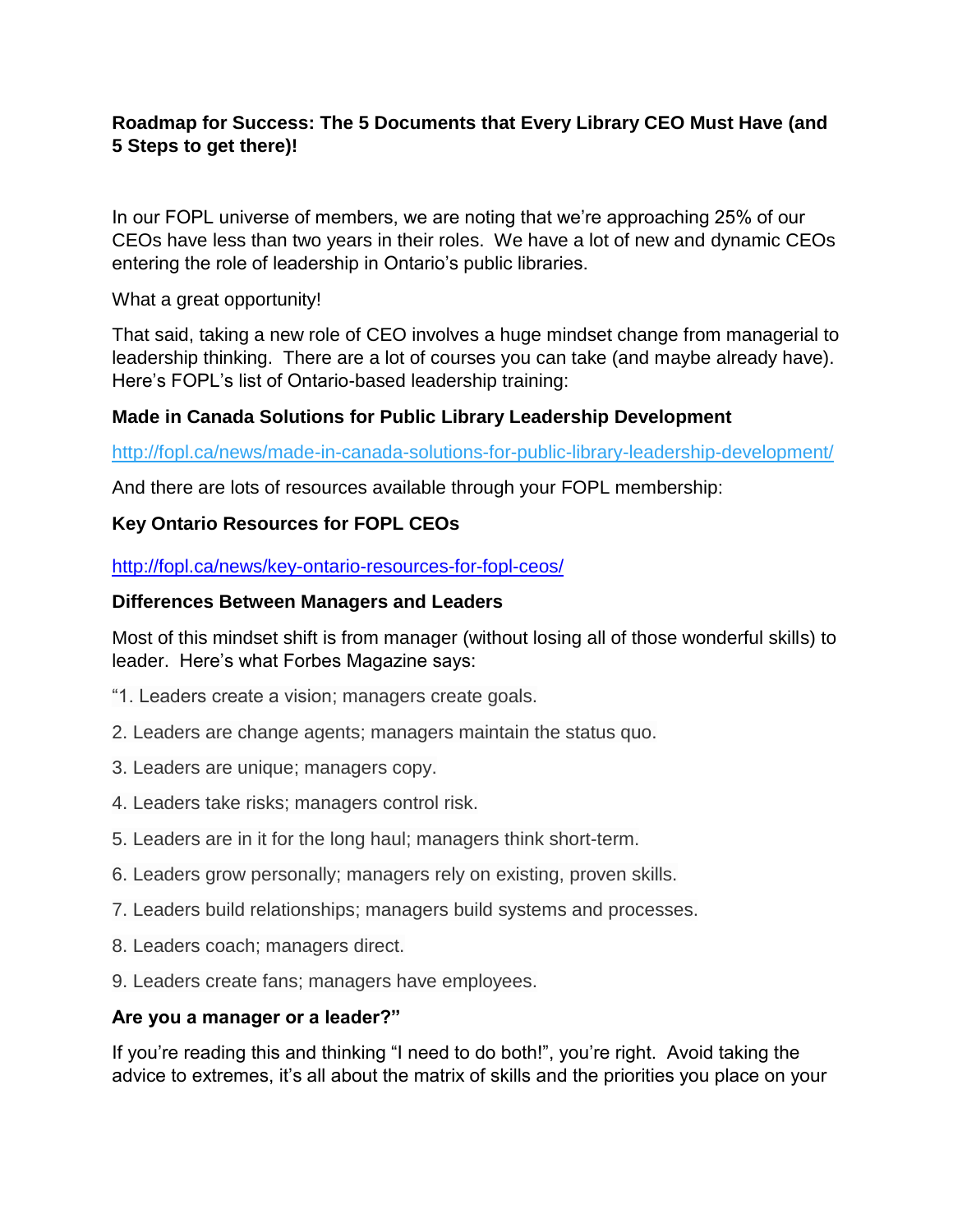efforts. It's a good place to start a discussion with your CEO peers and management staff. Surveys show that most staff are hungry for leadership.



Read this article: [https://www.simplilearn.com/leadership-vs-management-difference](https://www.simplilearn.com/leadership-vs-management-difference-article)[article](https://www.simplilearn.com/leadership-vs-management-difference-article) Highlights below:

### **The Three Important Differences**

"#1 A leader invents or innovates while a manager organizes.

#2 A manager relies on control whereas a leader inspires trust

#3 A leader asks the questions "what" and "why whereas a manager leans more towards the questions "how" and "when."

In the article [Three Differences Between Managers And Leaders,](https://hbr.org/2013/08/tests-of-a-leadership-transiti) Vineet Nayar discusses three tests he devised to help managers decide if they have successfully made the shift from managing people to leading them."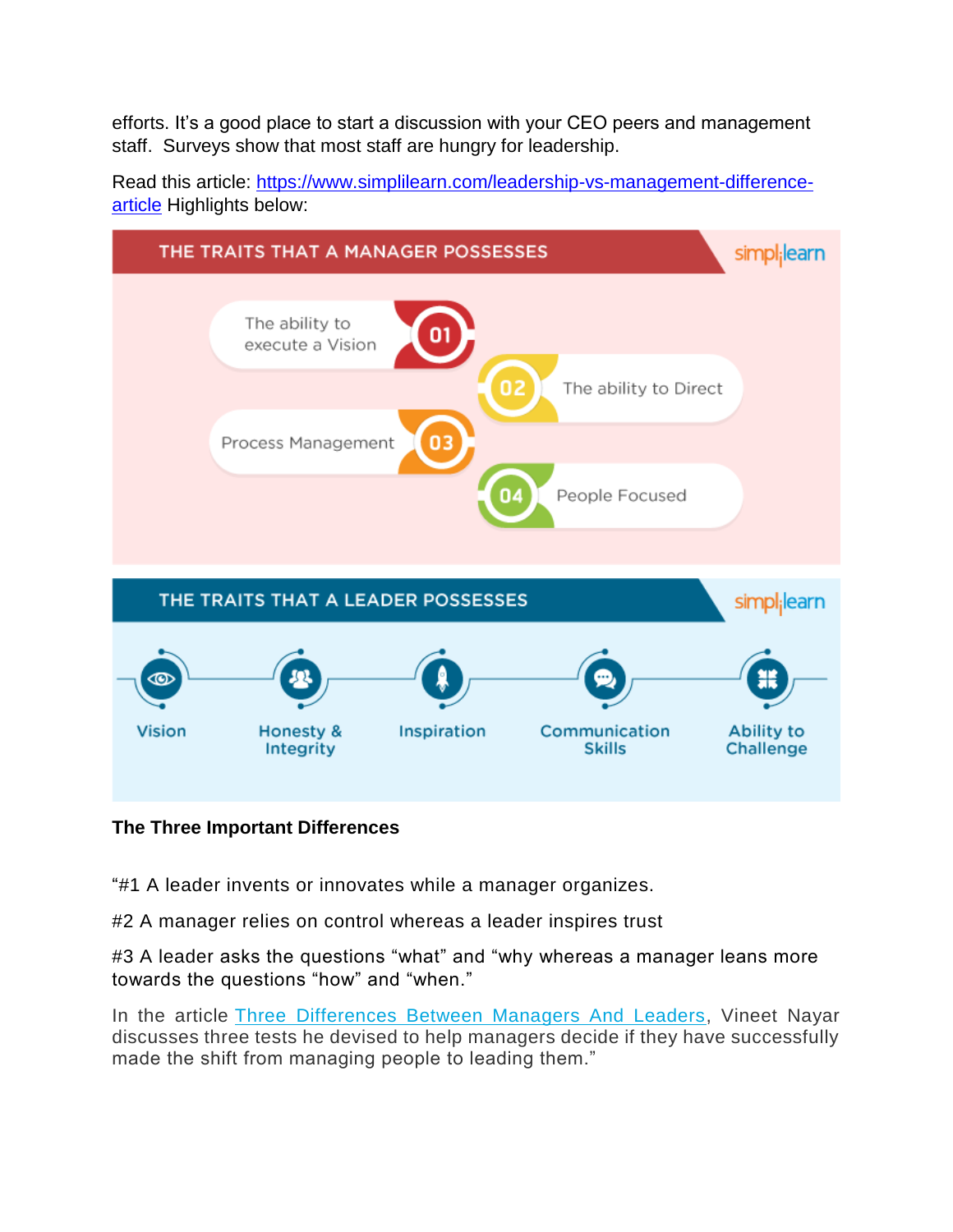

#### **Differences Between the Private and Public Sector**

As a public library CEO you'll be presented with challenges that often come from a place of misunderstanding about the context of the public benefit (sometimes called notfor-profit) sector we work in. That said, we do deliver both economic and social returns on investment at a very high level. Hear the challenges you face from the public, funders and board members in this context where you may need to lead them to understanding the context of public library value and impact.

| <b>Private Sector</b>                                                                                                                                                                                                                                                                                                                                                                                                                        | <b>Public Sector</b>                                                                                                                                                                                                                                                                                                                                                                                                                                                                                                                                                                                            |
|----------------------------------------------------------------------------------------------------------------------------------------------------------------------------------------------------------------------------------------------------------------------------------------------------------------------------------------------------------------------------------------------------------------------------------------------|-----------------------------------------------------------------------------------------------------------------------------------------------------------------------------------------------------------------------------------------------------------------------------------------------------------------------------------------------------------------------------------------------------------------------------------------------------------------------------------------------------------------------------------------------------------------------------------------------------------------|
|                                                                                                                                                                                                                                                                                                                                                                                                                                              |                                                                                                                                                                                                                                                                                                                                                                                                                                                                                                                                                                                                                 |
| Competitive advantage is the ideal<br>$\bullet$<br>Innovation is key to long-term<br>existence<br>Focus on clients and market share<br>٠<br><b>Business strategies</b><br>Responsibility to shareholders or<br>$\bullet$<br>owner/investors<br>Increasing revenue<br>٠<br><b>Risk oriented</b><br>Economic success is a prime<br>personal motivator<br>Competitors, partners and allies<br>e-Business is the challenge<br>Focus on "results" | Collaborative advantage is the<br>$\bullet$<br>ideal<br>Good service is the key to long-<br>$\bullet$<br>term existence<br>Focus on citizens and social<br>$\bullet$<br>contract<br>Political agendas and government<br>$\bullet$<br>imperatives<br>Responsibility to parliament and to<br>$\bullet$<br>citizens<br>Wise use of tax dollars<br>$\bullet$<br><b>Risk averse</b><br>$\bullet$<br>Making a positive impact on<br>$\bullet$<br>society is a strong motivator<br>Other departments, levels of<br>$\bullet$<br>government, unions<br>e-Government is the challenge<br>$\bullet$<br>Focus on "process" |

### **So what? What is the Role of the Public Library CEO?**

Simply put it is managing and leading the processes of community, staff, and Board engagement to achieve impact, outcomes and growth for your library system.

Strategic Leadership are the bywords and you employ strategic thinking for your libraries. Sometimes this involves using outside support for critical milestones. Leaders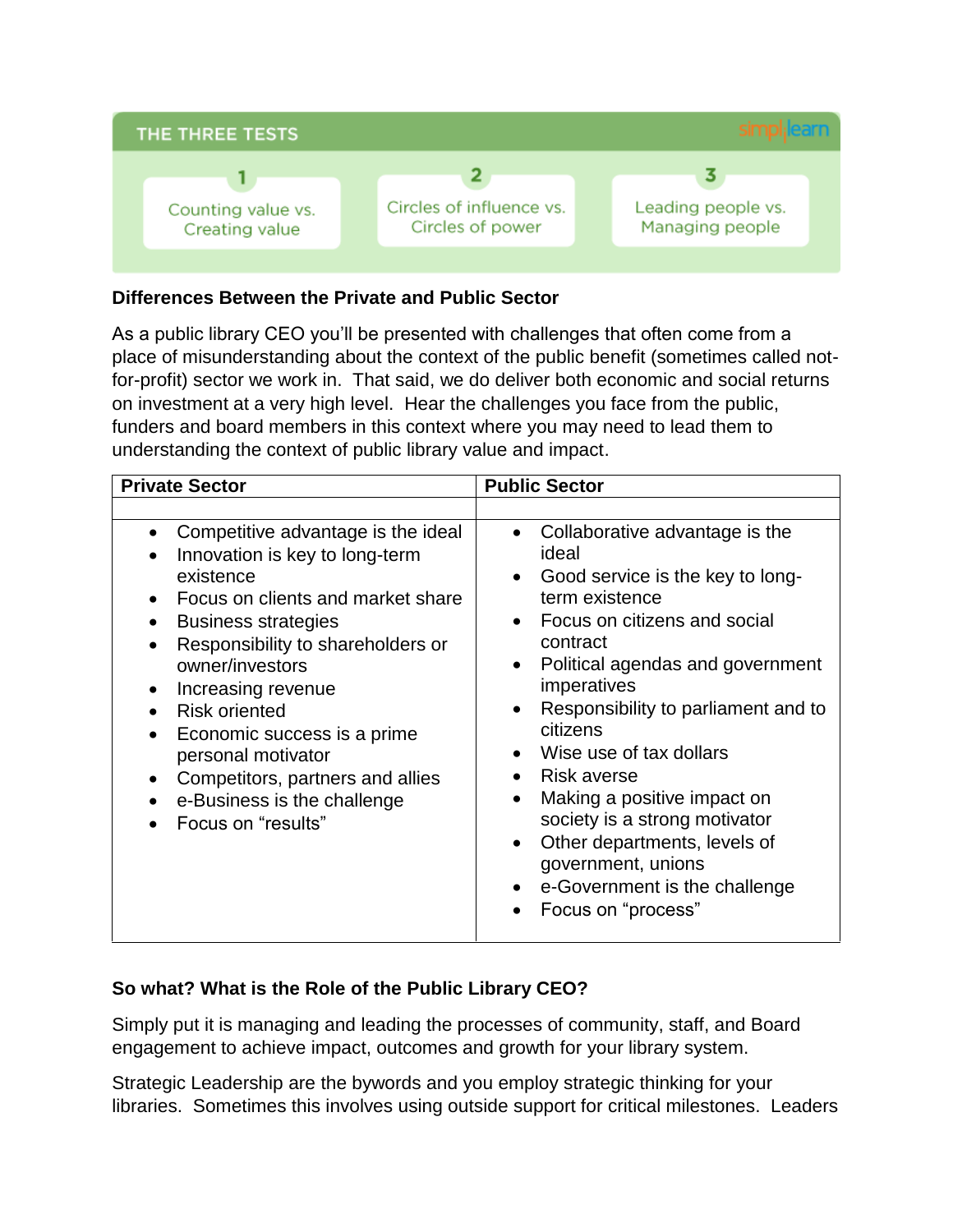recognize that they're often too close to the situation. This is a fascinating topic for discussion. Indeed, Heraclitus, a Greek philosopher born in 544 BCE said, "No man ever **steps in the same river twice**, for it's not the **same river** and he's not the **same** man." From this ancient insight we can posit that librarian CEOs are **different**. (Yay!)

So, here's a simple list to follow as a library leader:

- 1. Choose a Future
- 2. Set Phased Priorities
- 3. Make Choices
- 4. Take Action
- 5. Do each the Step
- 6. Adjust Tactics with Experience
- 7. Seek Feedback and Adjust
- 8. Measure Progress and Outcomes/Impact
- 9. Follow Through

Sounds simple enough but these are ALL big decisions and you, as CEO, need to assess the human resource and community readiness for each aspect of your library's vision. You'll likely come up with hundreds of good ideas in any planning exercise. The challenge isn't in choosing the best 3-5 to focus on each year – it's in sacrificing the others and keeping them in the parking lot so that you can build the foundations for future success in the realm (I'm making a pretty good assumption here) of limited financial, staff, and physical resources.

So where do you start – especially if you're in your Honeymoon period and starting off with a short period of 6-18 months to lay a foundation for future success with your staff and Board.

It can't be stated clearly enough that you need to put in place the processes to create and receive endorsement for five critical documents. These documents are not magical in themselves. It is the process of creation that engages you, your Board, your staff and your community that builds the Launchpad for future success (and, by the way, the relationships and respect you need as a great community leader!). You're building awareness, understanding, endorsement, and inspiration.

### **What are the 5 documents?**

Your Library's **Leadership Strategy** (as distinct from your management strategies and personal philosophies) is embodied in these documents: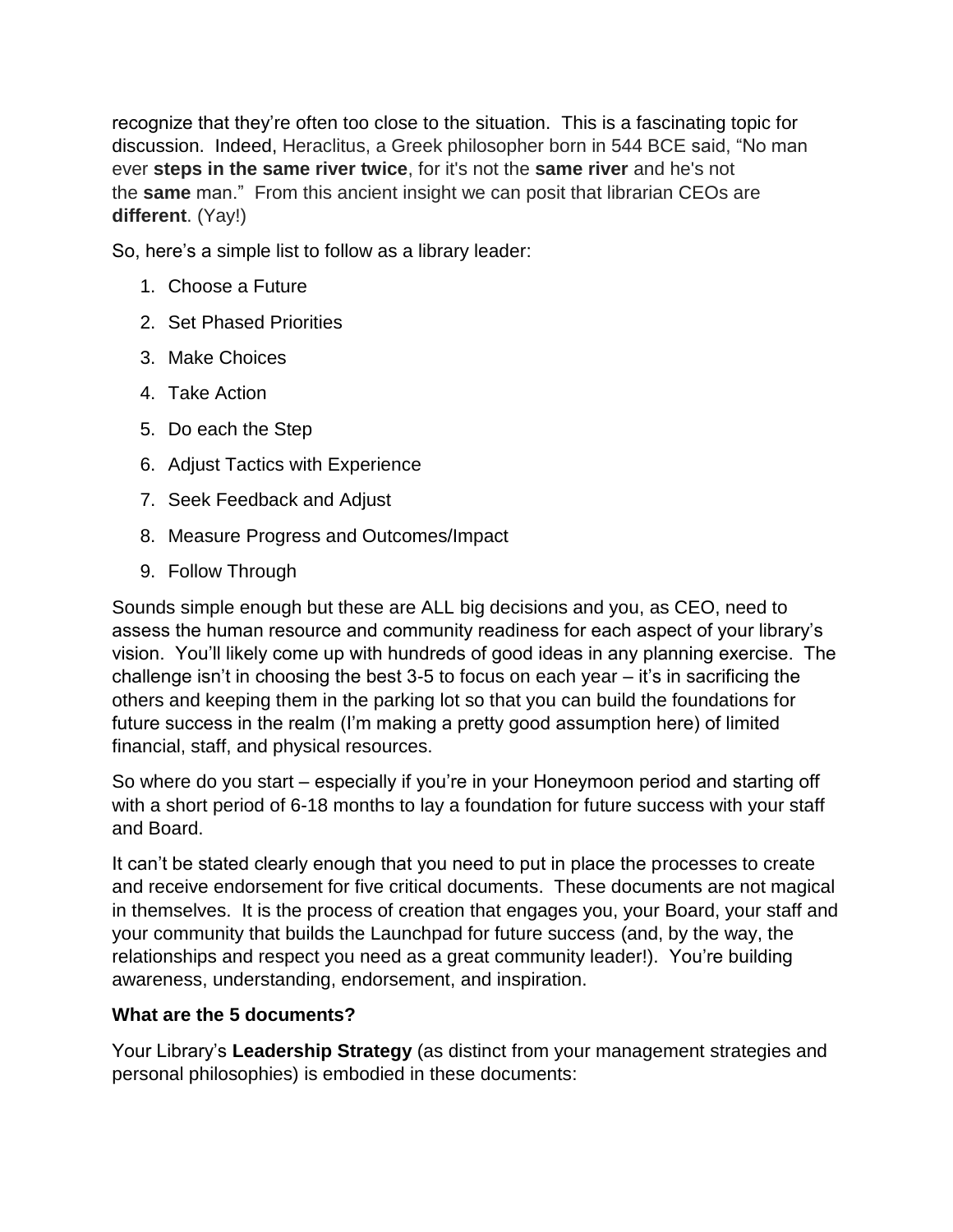- 1. Up-to-Date 5-year Strategic Plan
- 2. Your 3-year Long-Range Programs Plan
- 3. Your 5-year Technology Plan
- 4. Your 20-year Master Plan for Facilities
- 5. Your 5-year Strategic Financial Plan (Capital & Operating)

Using a consultant, or doing it yourself is your choice. Sometimes a mix is great. However, if they're dusty volumes sitting on a shelf, they're not living strategy documents. The CEO's role is to bring life to the plans and inspire staff and communities. Indeed, vision and creating an environment for staff and management to motivate themselves is key.

## **Annual Management Performance Plans**

From each of these plans fall out a number of operating and managerial plans that are delegated to staff teams or handled by yourself in concert with your staff. These include your library system's *annual*:

- 1. Budget(s)
- 2. HR and Staffing Plans
- 3. Marketing and Promotion plans
- 4. Program and events plan and schedule
- 5. Technology Roadmap
- 6. Partnership Strategy

Each of these plans informs the quarterly performance review process and starts with the performance contracting process as you launch the plans and give guidance to your management team. Every manager needs to implement key goals and priorities in their domain of effort and embodying these into their annual performance contract is a good start. But remember, it's not the written document that's key – it's the conversation.

### **STEP 1:**

### **Pre-reading**

Seek out the key background research and reports about your library:

- Older or current Strategic Plans
- Older or current program, technology, partnership, marketing, and human resources plans.
- Master Facilities Plan
- Minutes of meetings with staff and management.
- Any reports on library focus groups and surveys in the past 5 years.

Assess whether they are current, sufficient and have the best milestones and SMART Goals [\(https://www.projectsmart.co.uk/smart-goals.php\)](https://www.projectsmart.co.uk/smart-goals.php). Are they managerial and inform your managers' activities and actions? Are they visionary and meeting your community goals and challenges? Are the priorities correct in the current environment?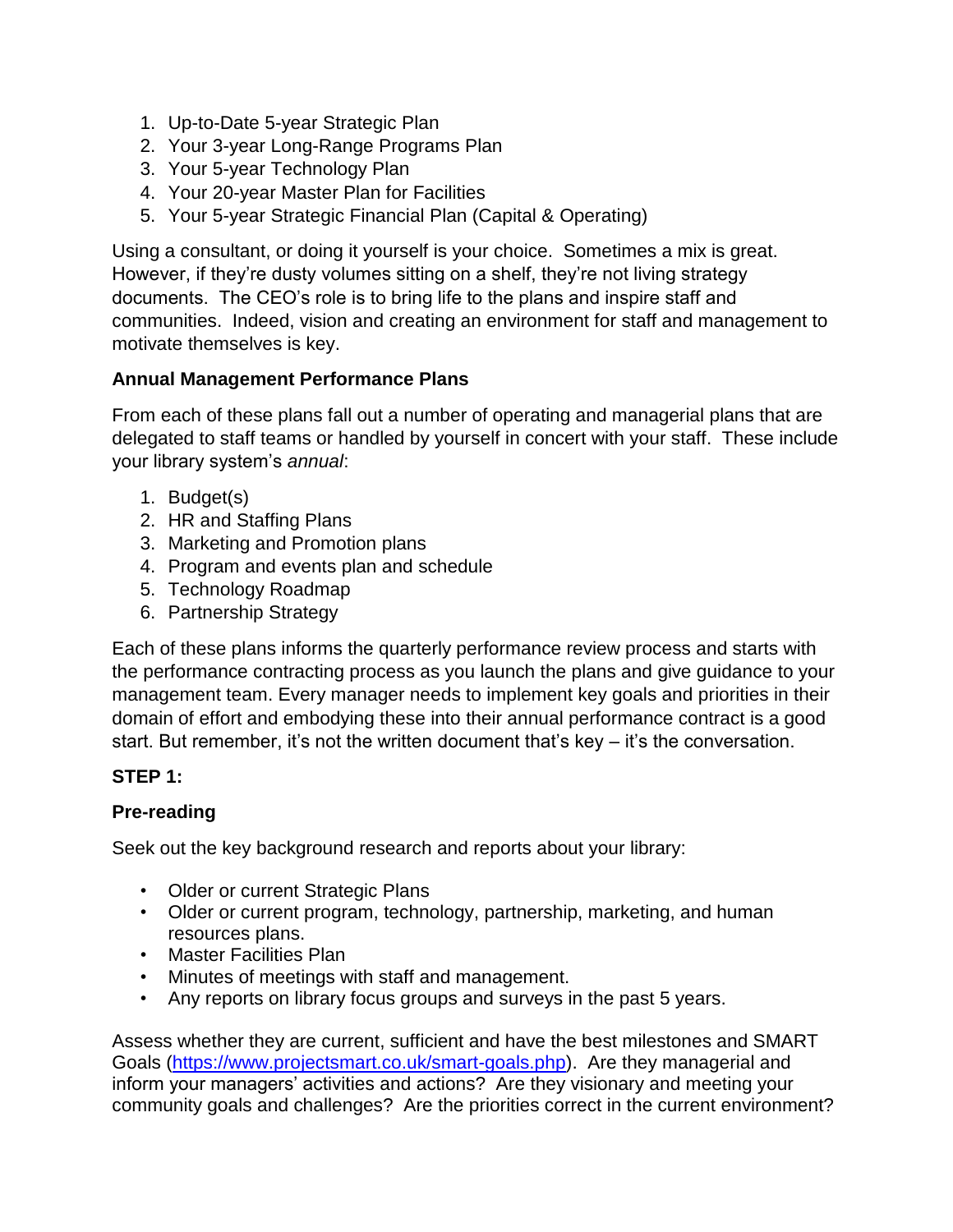Seek out the key community plans that your library should align with:

- Building(s) Condition Assessment Report(s)
- Comprehensive Space Needs Analysis
- Region, County, Town or City Official Plan and strategy
- Region, County, Town or City Housing and Economic Development Plan
- Region, County, Town or City Parks & Recreation Plan and Strategy
- Region, County, Town or City Culture Plan and Strategy
- Region, County, Town or City Tourism Plan and Strategy
- Region, County, Town or City Green Plan and Strategy
- Region, County, Town or City Anti-Poverty Plan and Strategy
- Local community Demographic studies
- Any other plan that may be focused on your community's needs and critical issues facing your neighbourhoods.

Well, that'll fill a shelf – and your mind. You're now better prepared for engaging with your community and you have the facts and goals at hand that you need to engage your local community's other leadership folks. By the way, you might also want to create profiles of the key community leaders that you need to build relationship with. It's just a simple reference question with high impact. Build profiles of your:

- Library Board members
- Municipal Mayor and Councillors
- Region, County, Town or City Department Heads
- Heads of local Board of Trade/Chamber of Commerce
- Heads of local cultural institutions
- Heads of key social services agencies and services
- Key opinion leaders including the local news media (radio, news, etc.)

Build a plan to meet with them. Don't let yourself get overwhelmed. Time exists so everything doesn't have to happen at once!

#### **STEP 2:**

Assess your strategic plan including your library's vision, mission, values, and goals. Is it appropriate for today and the  $21<sup>st</sup>$  Century? Does it provide motivation for you and your staff to achieve?

Assess the priorities and what formal and informal progress is being made. Ensure that you can report on these to your Board to prove that this document is a living document.

Do you have all of the key plans you need? Are you happy with these plans?

- 1. Your 3-year Long-Range Programs Plan
	- Does it comprise the entire year for both active and passive programs?
	- Does it cover measurement strategies to prove success?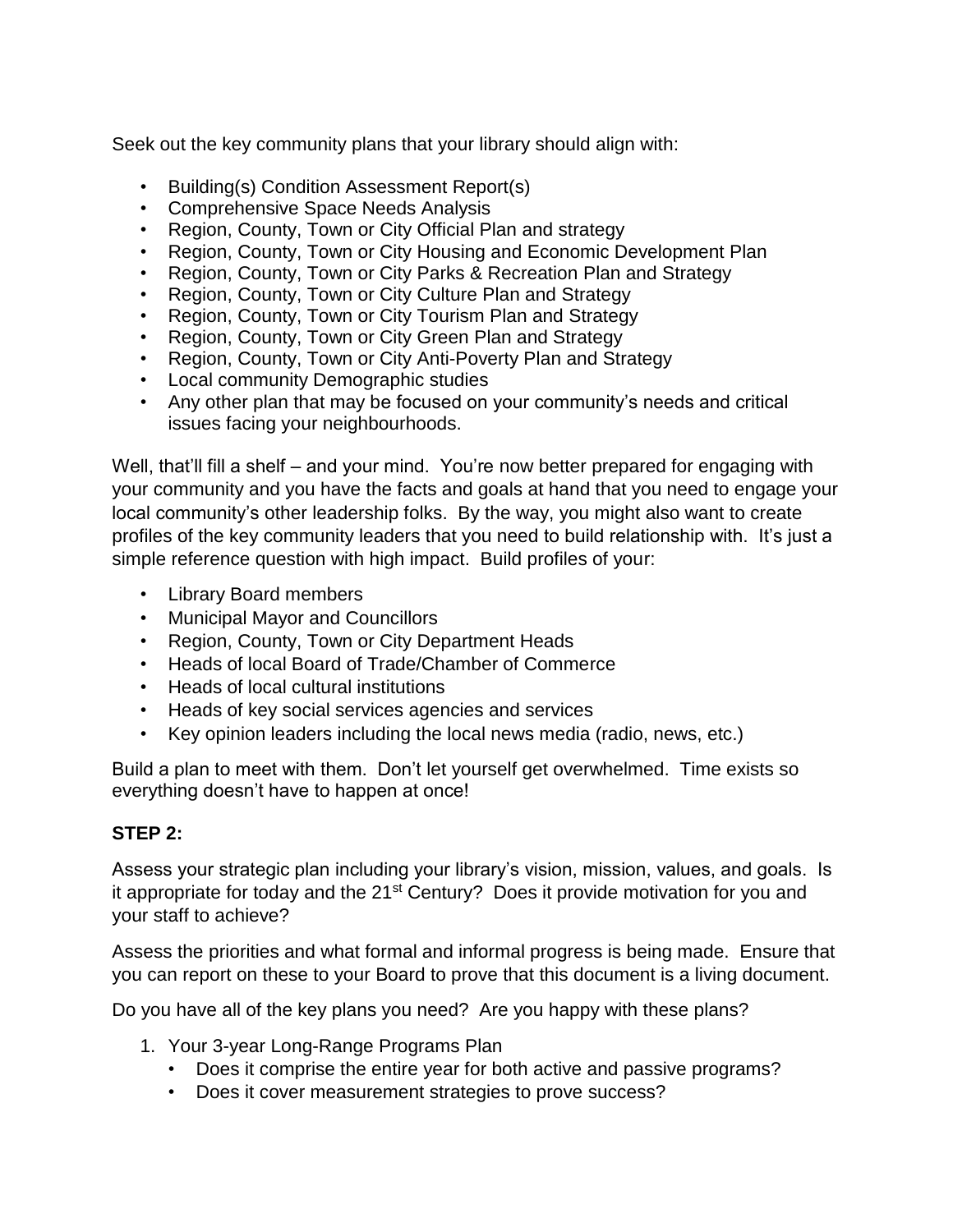- 2. Your 5-year Technology Plan
	- Are you ready to know exactly what capital costs you need to invest in your critical technology infrastructure this year?
	- Are you adapting to change and ensuring that your technologies are up-todate?
	- Do you have goals to free up staff hours for strategic activities with selfcheckout or other productivity systems?
- 3. Your 20-year Master Plan for Facilities
	- Do you need renovations, branch replacements, new branches?
	- Are your facilities big enough to handle your strategies and programs? Will they be in the future?
	- Would you be prepared for shovel-ready money if it became available?
	- Is it integrated with your community development charge and funding requirements and endorsed as part of the overall community plan?
	- Can you prove cost-effectiveness, efficiency, and productivity?
	- Are you aligned with the community's vision and goals?
- 4. Your 5-year Strategic Financial Plan (Capital & Operating)
	- Again, is your budget strategic? Are you investing where your strategic plan says you will? Are you making the tough decisions for rebalancing and change?
	- Are your capital plans (buildings, collections, and technology) ready, endorsed, and costed)?
	- Are you ready for grants, donations, or new funding opportunities?

# **STEP 3:**

Does your management team have the detailed step-by-step high level plans they need to execute? Do you?

Fill in the gaps. Start creating or updating any plans your library needs to succeed (and be a credible requestor of funding – especially capital or external foundation funding).

Are your staff up-to-speed on the operational goals? These documents should be shared entirely with your management team. They are also wisely shared as appropriate with all staff at appropriate junctures. When staff understand the context, and are respected with the information, you're halfway there!

- 1. Budget(s) Management needs to know where money has been invested for greater growth and strategic impact.
- 2. HR and Staffing Plans Management needs to know succession plans, new hires, replacement versus upgrade strategies, retirement issues, etc. Surprises are best framed as opportunities!
- 3. Marketing and Promotion plans This is critical and needs an annual plan and calendar. With the introduction of social media marketing, we can change the traditional mix of channels and print/virtual costs as we evolve our engagement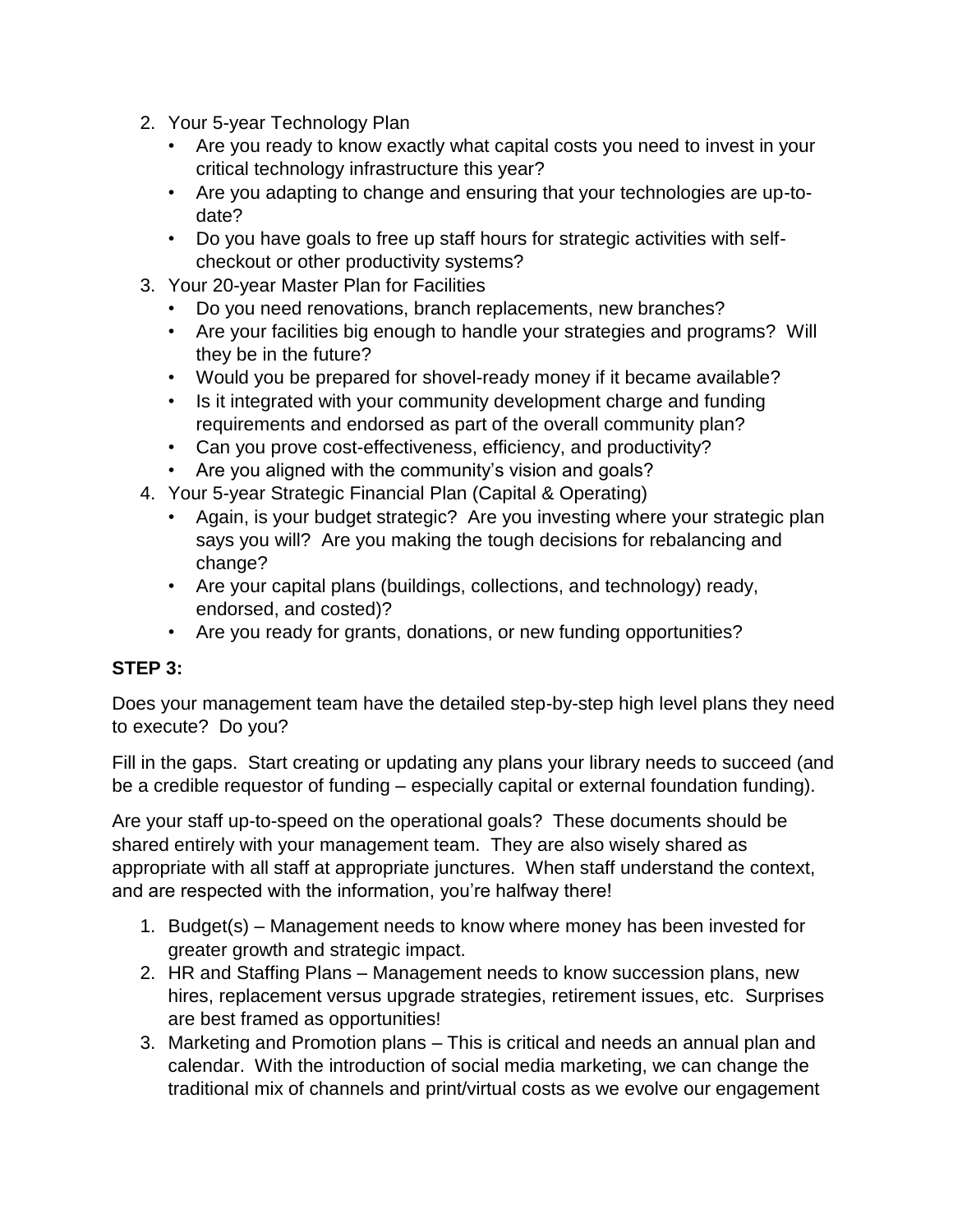strategies with our communities. FOPL's OMD project and training is a leader in this space.

- 4. Program and events plan and schedule Staff must move beyond the monthly plan to an annual planning cycle for programs and move from one-off events dominating the schedule to programming series for strategic success. The number of programs (83%) and attendance (66%) is the fastest growing component of public libraries success in Ontario.
- 5. Technology Roadmap With over half of our visitor usage coming to Ontario's public libraries through our digital initiatives, this plan is critical to quarterly goals, in the context of a five-year plan.
- 6. Partnership Strategy Have you audited your formal and informal partnerships? Do you have your maps - community maps, social service maps, government service maps, business maps, parks and recreation maps, education maps, etc.? Community mapping exercises are the foundation of setting priorities for your partnership strategies aligned with the library's goals and not duplicating or coopting other local services. Fill the gaps.

Now you have all the documents you need. You're ready to lead the charge ahead. You have five key documents on your desk and a shelf full of community reports at hand. Your management team has their marching orders – and you have the high-level plan that they have created with your coaching, support, and guidance.

## **STEP 4:**

### Execute.

I'll leave aside the role of your management team in execution. They now have their plans and you've engaged them in their performance contracting process and reviews to guide the good ship public library. Trust them but check in often to coach and reward.

So what do you do now? What are your execution goals?

- 1. Engage the staff. Build understanding through a staff day. Help them to understand the thinking and community goals that are addressed in the plans. Often, they are relieved to have a plan and address what they are seeing on the front line and to see the policies and training plans being put in place to underpin their success.
- 2. Engage your community partners. Build relationships and seek opportunities for greater formality (MOU?), partnerships, and integration.
- 3. Engage your Board. Some Boards need the servant leadership of the CEO. Ensure they're taking advantage of the Governance Hub resources and training available to them. [\[http://fopl.ca/news/ontario-library-board-centralized](http://fopl.ca/news/ontario-library-board-centralized-governance-hub-launched/)[governance-hub-launched/\]](http://fopl.ca/news/ontario-library-board-centralized-governance-hub-launched/)